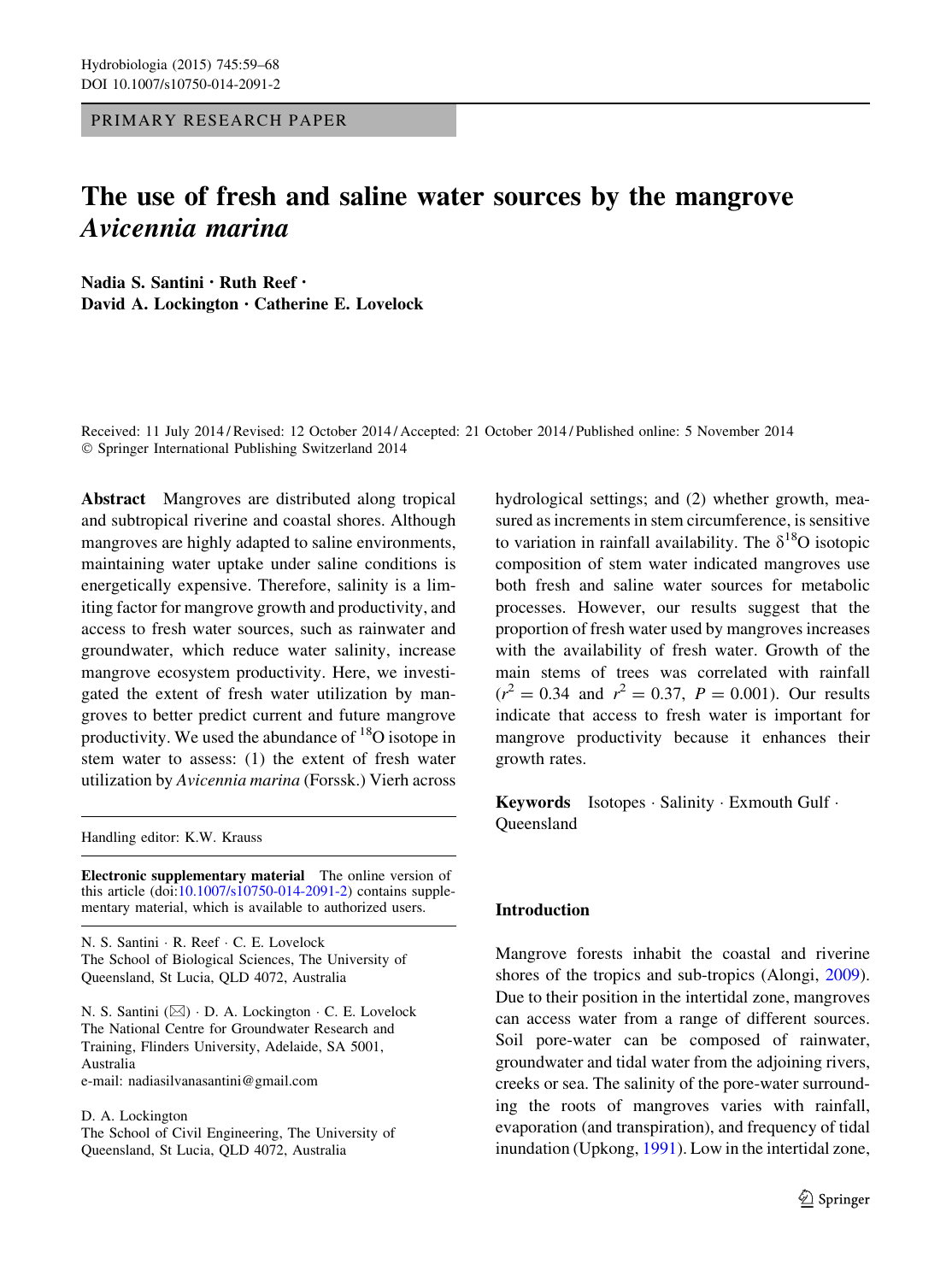mangrove soils are regularly inundated and subject to relatively constant salinity with values similar to the salinity of the water in the adjoining creek or sea. Higher in the intertidal, where soils are less frequently inundated, pore-water salinities fluctuate depending on rainfall, groundwater and evaporation. In arid environments, pore-water salinity can become hypersaline due to high levels of evaporation. However, where groundwater enters the mangroves, or during periods of high rainfall, pore-water salinity can be reduced (Semeniuk, [1983](#page-8-0); Susilo et al., [2005;](#page-8-0) Alongi & Brinkman, [2011\)](#page-7-0). Shallow groundwater enters mangroves via seepage of water moving from hinterlands into tidal mangrove lands (Semeniuk, [1983](#page-8-0); Lambs et al., [2008\)](#page-8-0). Surface and subsurface seepage often originates from rainfall and finds preferential pathways through the porous substrates, invading the groundwater tidal systems that may otherwise be hypersaline (Lambs et al., [2008](#page-8-0); Humphreys et al., [2009\)](#page-8-0).

Mangroves are adapted to highly saline environments. Mangroves can exclude up to 97% of the salt in the soil pore-water from entering the xylem stream (Ball, [1988](#page-7-0)) and use salt ions for osmoregulation and for maintaining sufficiently low tissue water potentials for water uptake (Scholander, [1968\)](#page-8-0). Due to the energetic costs associated with maintaining water uptake under saline conditions, soil salinity has long been recognized as an important factor that limits mangrove growth and productivity (Ball, [1988](#page-7-0); Lovelock et al., [2006\)](#page-8-0).

The widespread mangrove species Avicennia mar*ina* can tolerate salinities up to 90 ppt (Hutchings  $\&$ Saenger, [1987](#page-8-0)); however, the optimum salinity levels for A. marina's growth range from 3.5 to 17.5 ppt (Clough, [1984](#page-7-0); Ball, [1988](#page-7-0)). Growth declines linearly with increasing salinity (Morrisey et al., [2010](#page-8-0)). Therefore, mangroves growing at salinities higher than those optimal for growth benefit from periodic increases in fresh water availability. This is why tree growth (Menezes et al., [2003](#page-8-0)) and the diversity and abundance of mangroves (e.g. Smith & Duke, [1987](#page-8-0); Eslami-Andargoli et al., [2009\)](#page-8-0) have been found to increase with increasing rainfall.

It is possible to determine the use of different water sources by mangroves by investigating the abundance of natural stable isotopes of oxygen (O) within their tissues. The abundances of  $^{18}O$  and  $^{16}O$  isotopes can vary greatly between water sources. Because no evidence for oxygen fractionation has been observed during water uptake in plants (Lin & Sternberg, [1993](#page-8-0); Ellsworth & Williams, [2007,](#page-8-0) in contrast to hydrogen), the <sup>18</sup>O/<sup>16</sup>O ratio ( $\delta$ <sup>18</sup>O) of the stem water reflects the  $\delta^{18}$ O of the water sources taken up by the plant.

There have been three previous studies of the use of different water sources by mangroves conducted in the Everglades in Florida, where the wetland system is underlain by highly permeable limestone (Sternberg & Swart, [1987;](#page-8-0) Lin & Sternberg, [1992](#page-8-0); Ewe et al., [2007](#page-8-0)); one study in French Guiana where sand banks separate the mangroves from the freshwater marshes (Lambs et al., [2008](#page-8-0)) and one in an estuarine setting in Australia (Wei et al., [2012](#page-9-0)). These studies indicate that water sources available to mangroves vary over landscapes (Sternberg & Swart, [1987](#page-8-0); Lambs et al., [2008;](#page-8-0) Wei et al., [2012](#page-9-0)). They also indicate that the water sources used by mangroves at any location vary over seasons, with rainfall preferentially used during wet seasons (Lin & Sternberg, [1992](#page-8-0); Ewe et al., [2007](#page-8-0); Wei et al., [2012\)](#page-9-0). While the use of varying water sources may directly reflect the availability of different water sources (Sternberg and Swart, [1987](#page-8-0); Lambs et al., [2008\)](#page-8-0), it appears that the water sources used by mangroves can vary within similar habitats. For example, in Florida, the  $\delta^{18}O$  of stem water from Rhizophora mangle trees in the fringing forest (which is frequently inundated by tides) was similar to values typical of seawater in both the wet and the dry seasons (Lin & Sternberg, [1992\)](#page-8-0), while in Australia fringing Avicennia marina mangroves used a mix of fresh and saline water sources during both seasons (Wei et al., [2012\)](#page-9-0).

Here, we assessed the extent of fresh water utilization by mangroves by studying  $\delta^{18}O$  in stem water in a widespread species, A. marina over sites in varying hydrological settings: two inner estuarine sites with high levels of fresh water inputs, one outer estuarine site and two tidal creek sites which had strong marine influence. These sites had varying availability of fresh water inputs.

#### Materials and methods

## Study sites

In this study, we used five sites from three locations with varying hydrological settings. Two of the sites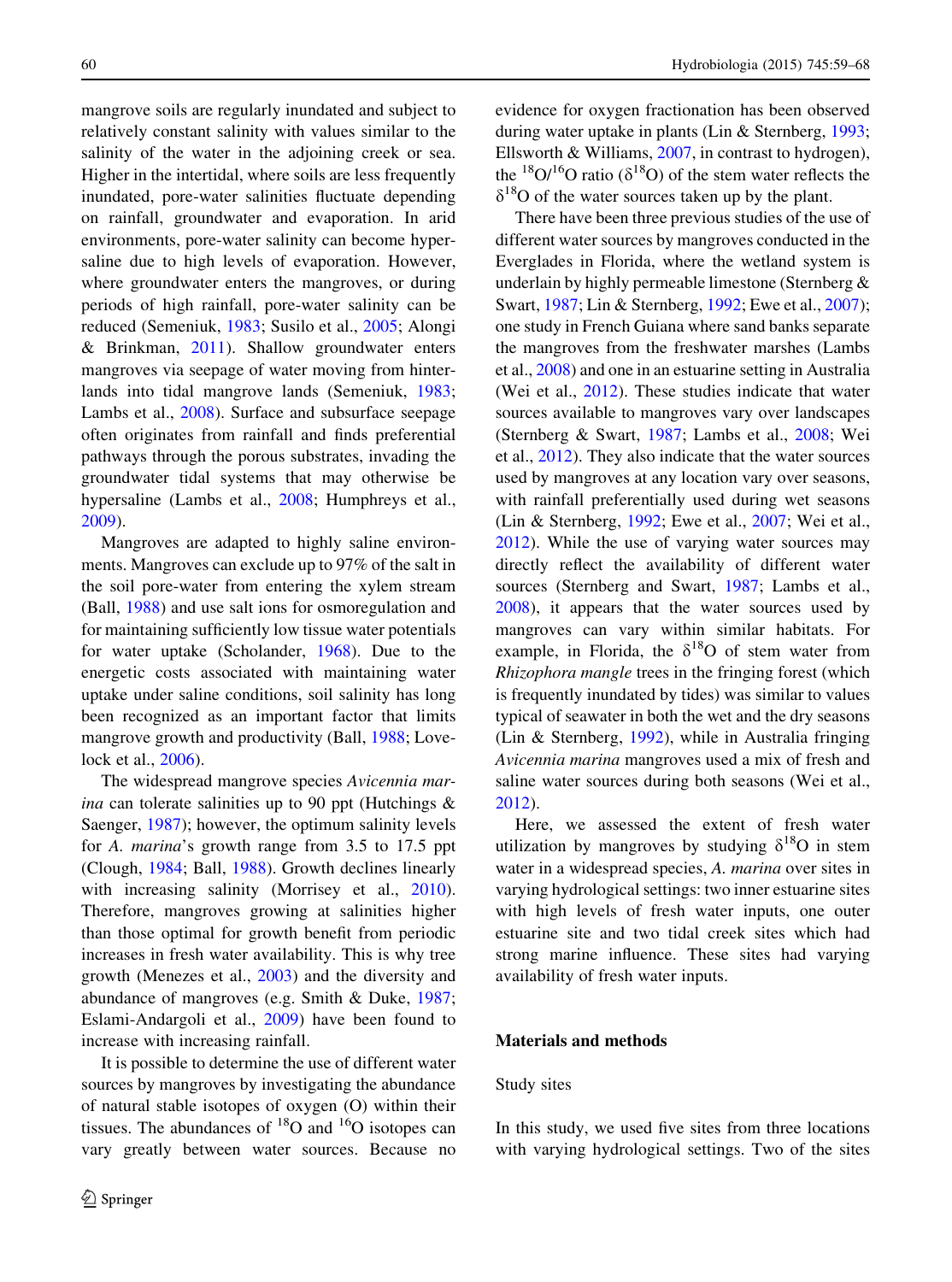

Fig. 1 Our study sites were located across hydrological settings. Two sites were within an inner estuarine setting: Lake Cootharaba and the Brisbane River. One site was in an outer estuarine setting: Lake Cooroibah, and two sites were in a tidal creek setting: Nudgee Creek and Giralia Bay

were located in an inner estuarine setting, Lake Cootharaba along the Noosa River and the Brisbane River in Moreton Bay, Queensland. One site was located in an outer estuarine setting, the Lake Cooroibah in the Noosa River, and two sites were located in a tidal creek setting, Nudgee Creek in Moreton Bay, and Giralia Bay, at the Exmouth Gulf, Western Australia (Fig. 1a, b).

Moreton Bay is a large semi-open bay that extends 90 km from north to south. The bay is well flushed through three passages to the open ocean and is also influenced by five rivers that drain into the bay (Dennison & Abal, [1999](#page-8-0)). Mangrove forests are well developed on the western side of the bay. One site was within the mangrove forest that fringes Nudgee Creek, a tidal creek setting, within the Boondall Wetlands Reserve,  $3 \text{ km}$  inland from the coast  $(27.35)$ °S,  $153.08$ <sup>o</sup>E). Our second site in Moreton Bay is a forest in an inner estuarine setting fringing the Brisbane River, at The University of Queensland, 25 km from the mouth of the Brisbane River  $(27.50^{\circ}S, 153.02^{\circ}E)$ . The climate is subtropical with a mean minimum temperature of  $16^{\circ}$ C, a mean maximum temperature of 25 $\degree$ C and a mean annual rainfall of 1,016 mm year<sup>-1</sup>. Tidal range at the site is ca. 1.5 m (Australian Bureau of Meteorology, [2014\)](#page-7-0).

Two other sites in Queensland that span a salinity gradient were located along the Noosa River, approximately 120 km north of the Moreton Bay study area. The Noosa River is an estuarine system characterized by a sand bar in the mouth of the river, which restricts seawater exchange (Hewson et al., [2001\)](#page-8-0). The Noosa River is composed of shallow embayments and lakes (mean depth ca. 1 m) connected by a deeper river channel. One of our sites was in Lake Cooroibah  $(26.36°S, 153.04°E)$ , an outer estuarine setting, 8 km away from the river mouth. The other, less saline site, was situated at Lake Cootharaba  $(26.31\textdegree S, 152.98\textdegree E)$ , an inner estuarine setting, 19 km away from the river mouth. The mean annual rainfall is  $1,628$  mm year<sup>-1</sup>. The mean minimum temperature in Noosa is  $17^{\circ}$ C and the mean maximum temperature is  $25^{\circ}$ C. Tidal range is ca. 1.2 m (Australian Bureau of Meteorology, [2014\)](#page-7-0).

Our fifth site is located in Giralia Bay in the Exmouth Gulf, Western Australia  $(22.53\textdegree S, 114.3\textdegree E)$ . The Exmouth Gulf is a large, open, inverse estuary with infrequent river flows that occur during cyclones (Brunskill et al., [2001](#page-7-0)). The study site was on the edge of a tidal creek within Giralia Bay. The climate in this region is arid and warm, with a mean annual rainfall of  $230$  mm year<sup> $-1$ </sup>. The mean minimum temperature in the region is  $18^{\circ}$ C and the mean maximum temperature is  $32^{\circ}$ C with peaks of  $45^{\circ}$ C in summer. Tidal range is ca. 1.3 m (Australian Bureau of Meteorology, [2014\)](#page-7-0).

#### Sample collection

In the Moreton Bay sites (i.e., Brisbane River and Nudgee Creek) and in the Noosa River sites (i.e., Lake Cootharaba and Lake Cooroibah), we sampled plants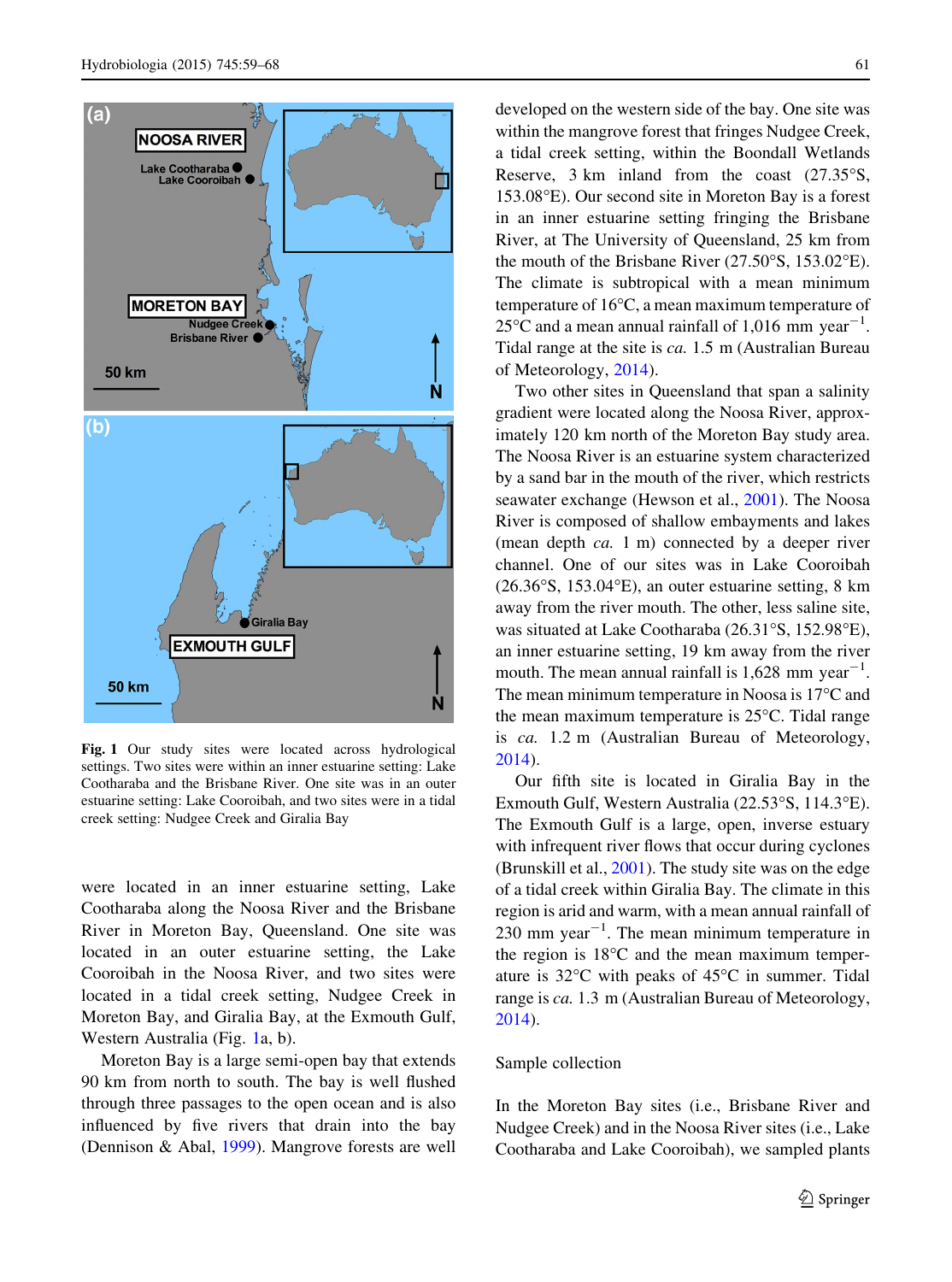<span id="page-3-0"></span>

Fig. 2 Mean daily minimum (filled diamonds) and maximum temperature (open diamonds) and rainfall (bars) during the collection period at Giralia Bay in the Exmouth Gulf, Western Australia. Dates of stem water collection are marked with arrows. During the previous months (May, June and July) rainfall events were rare, with rainfall only during May and June. Rainfall occurred on May 19 (0.4 mm), May 23 (3.2 mm), June 4–7 (50 mm), June 15 (0.2 mm), June 16 (95 mm) and June 17 (0.2 mm). Data were obtained from the Australian Bureau of Meteorology [\(2014](#page-7-0))

and water sources during March–April 2010. At Giralia Bay, we sampled during a dry period and then we re-sampled after a 3-day period of rain (21-Aug-2010 and 25-Aug-2010; Fig. 2).

To establish the  $\delta^{18}$ O isotopic composition of water used by A. marina, we sampled fine, terminal branches from 3–10 fringing mangrove trees at each site. The terminal branches were 150 mm long with stem diameters of ca. 8 mm. Immediately following collection, the branches were sealed with Parafilm M (SPI Supplies, PA USA), put in collection tubes and kept at  $-20$ <sup>o</sup>C until further analyses.

Simultaneously with the collection of branches, we collected water from the different water sources  $(n = 3-10)$  at each site in 10 mL vials: mangrove soil pore-water, seawater, rainwater (which we sampled using vials within a rack container during the rainy periods) and tidal water (river water or creek water). Vials were completely filled in with water and sealed with Parafilm after collection to avoid evaporation. Soil pore-water was collected at 30 cm depth where small roots, <20 mm diameter which comprises more than 50% of root biomass, are abundant (Komiyama et al., [1987\)](#page-8-0). Pore-water was collected using a hand held suction device (McKee et al., [1988](#page-8-0)). In the Exmouth Gulf, we also sampled groundwater from the Giralia Pastoral Station homestead bores  $(-22.75^{\circ}S, 114.39^{\circ}E)$  which were 25 km away from the study site. We were unable to sample groundwater at the Queensland sites. Instead, we used values obtained from comparable estuarine sites in the region. For the Brisbane River and Nudgee Creek sites, Wei et al. [\(2012](#page-9-0)) provided values from the Tinchi Tamba Wetlands Reserve located within 15 km of our Moreton Bay sites. For the Noosa River sites, we used data from the literature from the Buttha and Poona coastal aquifers that are located within 24 km south and 50 km north from our Noosa River sites (Larsen & Cox, [2011\)](#page-8-0). All the isotopic values of groundwater for our study correspond to shallow groundwater, which are those from aquifers of unconsolidated coastal deposits.

Water samples were extracted by cryogenic distillation using a vacuum system at the Stable Isotope Laboratory at the University of Western Australia following the procedures of West et al. [\(2006](#page-9-0)). Water samples were analysed for  $\delta^{18}$ O abundance and results were normalized with the international standards provided by the International Atomic Energy Agency (IAEA): Vienna Standard Mean Ocean Water (VSMOW), Standard Light Antarctic Precipitation 2 (SLAP2) and Greenland Ice Sheet Precipitation (GISP). Salinity of the different water sources was measured using a Refractometer W/ATC 300011, SPER Scientific (Scottsdale, AZ, USA).

#### Stem growth

We monitored daily increments in circumference of the main stems of ten A. marina trees for 2 months (November-December 2010) at the sites along the Noosa River and in Moreton Bay, using electronic dendrometer bands (ICT International, Australia) (Lagergren & Lindroth, [2004\)](#page-8-0). We recorded the increment in stem circumference of trees of ca. 30 cm circumference. To assess the sensitivity of stem circumference increments to rainfall, we obtained daily rainfall records from the meteorological stations that were closest to our sites: Brisbane Aero (station 40842), 3 km away from the Brisbane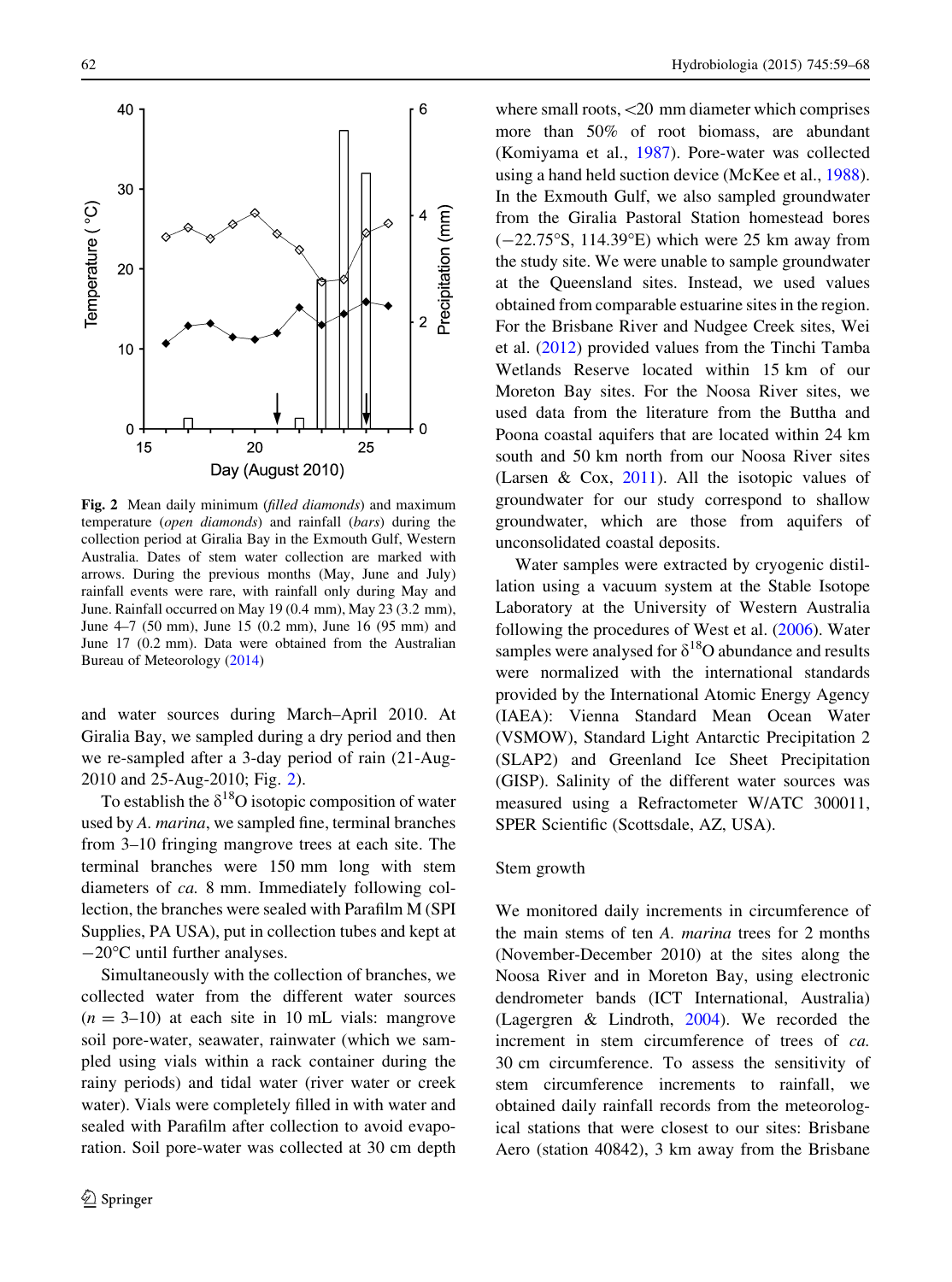<span id="page-4-0"></span>**Table 1**  $\delta^{18}$ O isotopes from different water sources in our study sites

| Site                        | Rainwater                                            | Pore-Water                                                                                | Seawater | Groundwater                                                                    | Groundwater<br>Reference                                                                                           | A. marina<br>mangroves                               |
|-----------------------------|------------------------------------------------------|-------------------------------------------------------------------------------------------|----------|--------------------------------------------------------------------------------|--------------------------------------------------------------------------------------------------------------------|------------------------------------------------------|
| Inner estuarine             |                                                      |                                                                                           |          |                                                                                |                                                                                                                    |                                                      |
| Lake<br>Cootharaba          |                                                      |                                                                                           |          |                                                                                | $-1.86 \pm 0.59^a$ $-0.70 \pm 0.09^{ab}$ $0.96 \pm 0.13^b$ $-4.4 \pm 0.44$ Larsen & Cox (2011) $-2.27 \pm 0.10^a$  |                                                      |
|                             |                                                      | Brisbane River $-4.12 \pm 1.50^a$ $-1.68 \pm 0.11^{ab}$ $0.70 \pm 0.07^b$ $-1.2 \pm 0.20$ |          |                                                                                | Wei et al. (2012)                                                                                                  | $-2.73 \pm 0.25$ <sup>ab</sup>                       |
| Outer estuarine             |                                                      |                                                                                           |          |                                                                                |                                                                                                                    |                                                      |
| Lake<br>Cooroibah           |                                                      |                                                                                           |          |                                                                                | $-1.86 \pm 0.59^a$ $-0.29 \pm 0.009^{ab}$ $0.96 \pm 0.13^b$ $-4.4 \pm 0.44$ Larsen & Cox (2011) $-1.80 \pm 0.15^a$ |                                                      |
| Tidal creek                 |                                                      |                                                                                           |          |                                                                                |                                                                                                                    |                                                      |
| Nudgee Creek<br>Giralia Bay | $-4.12 \pm 1.50^{\circ}$<br>$-9.42 \pm 0.07^{\rm a}$ |                                                                                           |          | $2.10 \pm 0.05^{\rm b}$ $1.29 \pm 0.19^{\rm b}$ $-6.43 \pm 0.06^{\rm a}$ Field | $0.22 \pm 0.002^{ab}$ $0.70 \pm 0.07^{b}$ $-1.2 \pm 0.20$ Wei et al. (2012)                                        | $-1.28 \pm 0.14^{\circ}$<br>$-1.28 \pm 0.17^{\rm b}$ |

Values are means  $\pm$  standard errors and are expressed in ‰. Different letters along each row indicate that  $\delta^{18}O$  values were significantly different among sources within sites. Values for groundwater at the Brisbane River and Nudgee Creek were obtained from the Tinchi Tamba Wetlands Reserve (Wei et al., [2012](#page-9-0)). Values for groundwater data for Lake Cootharaba and Lake Cooroibah were obtained from the Buttha and Poona coastal aquifers (Larsen and Cox, [2011\)](#page-8-0). These values were not included in the statistical tests

River site and 6 km away from the Nudgee Creek site and Noosaville (station 40995), 5 km away from the Corooibah Lake and 12 km away from the Cootharaba Lake (Australian Bureau of Meteorology, [2014](#page-7-0)).

#### Data analyses

To assess the variation in  $\delta^{18}$ O among water sources at each site, we performed a Kruskal–Wallis one-way analysis of variance (ANOVA) followed by a Dunn's post-test. We used the package SIAR from the software R (R Development Core Team, [2008\)](#page-8-0) that uses a Bayesian model based on Gaussian likelihood to determine which sources of water mangroves use (Parnell et al., [2010](#page-8-0)). Seawater, rainwater, mangrove pore-water and groundwater were considered as water sources for the model. In Giralia Bay, in samples taken before a rainfall event, rainwater was not considered in the model as rainfall events were rare before the sampling campaign (there was only one rainfall event of 0.2 mm 4 days before sampling and no other rainfall event before the 17th of June, see Fig. [2](#page-3-0)). Tidal water was not included in the model to avoid duplication of water sources because the  $\delta^{18}O$  signature of the tidal water was the same to that of the mangrove pore-water  $(r^2 = 0.99, P < 0.05)$ . We evaluated the response of mangrove stem circumference increment to the amount of daily rainfall using linear regression analyses with the software R (R Development Core Team, [2008\)](#page-8-0). Rainfall was log transformed prior to analysis to normalize the variance of the data.

## Results

The isotopic signature of stem water across sites was depleted in 18O, and values were lower in the inner estuarine sites  $(-2.73 \pm 0.25\%$  and  $-2.27 \pm 0.10\%$ ) than in the outer estuarine  $(-1.80 \pm 0.15\%)$  and tidal creek sites  $(-1.28 \pm 0.14$  and  $-1.28 \pm 0.17\%)$ (Table 1). These  $\delta^{18}O$  values of the stem water were similar to more than one of the available water sources, indicating that A. marina uses a mixture of water sources for metabolic processes across hydrological settings.

To evaluate the proportional use of different water sources for metabolic processes by A. marina, we used the SIAR model that calculates confidence intervals based on posterior distributions using a Bayesian approach (Parnell et al., [2010](#page-8-0)). The posterior distributions of rainwater and groundwater across sites exhibited highly negative correlation coefficients, in the inner estuarine sites:  $-0.47$  in the Lake Cootharaba and  $-0.67$  in the Brisbane River, in the outer estuarine site:  $-0.52$  and in the tidal creek sites:  $-0.43$ in the Nudgee Creek and  $-0.89$  in Giralia Bay. These negative correlation coefficients between rainwater and groundwater indicated that the model could not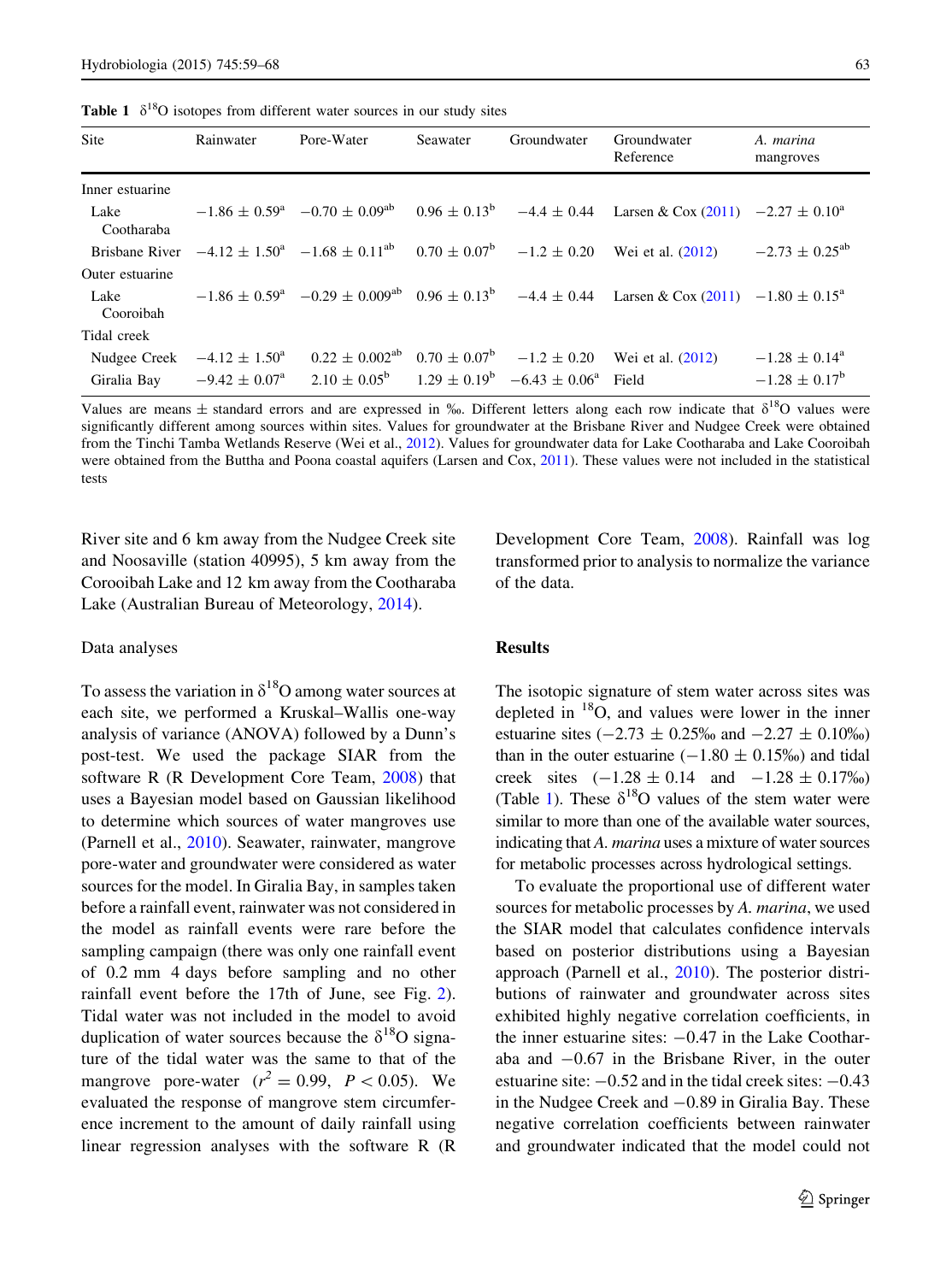differentiate between the two sources of water and that either rainwater or groundwater was used by A. marina. In addition, highly negative correlation coefficients were observed between mangrove pore-water and seawater in the outer estuarine site  $(-0.65)$  and in the tidal creek sites (Nudgee Creek,  $-0.75$  and Giralia Bay,  $-0.90$ ), indicating that pore-water and seawater were indistinguishable.

Because it was not possible to differentiate between rainwater and groundwater across sites, we grouped water sources as fresh water (rainwater and groundwater) for all the sites across hydrological settings. In addition, saline water sources (soil pore-water and seawater) were grouped at the outer estuarine site (Lake Cooroibah) and at the tidal creek sites (Nudgee Creek and Giralia Bay).

In the inner estuarine sites, A. marina used higher amounts of fresh water (21–43% at Lake Cootharaba and 29–46% at the Brisbane River) than in the outer estuarine site (13–20%) and those in the tidal creek sites (9–18% in the Nudgee Creek and 25–32% at Giralia Bay). Additionally, in the inner estuarine sites, A. marina used less saline water sources than in the outer estuarine site and in the tidal creek sites (Table 2).

During the dry period, in the tidal creek site of Giralia Bay, Western Australia, approximately a third of A. marina' s water use relied on groundwater sources (25–32%). At this site, we were able to test whether water use was altered by a rainfall event. We found that values of  $\delta^{18}$ O in mangrove tissues were significantly more depleted in  $^{18}$ O after rain (Fig. 3). The SIAR model indicated an increase in fresh water use of between 33–43% after the rainfall event.

<span id="page-5-0"></span>64 Hydrobiologia (2015) 745:59–68



**Fig. 3**  $\delta^{18}$ O of Avicennia marina mangroves from Giralia Bay, Western Australia before and after a rainfall event. Values are mean and standard errors. The  $\delta^{18}$ O means were significantly different as indicated by *different letters* ( $P = 0.006$ ,  $t = 3.57$ ,  $n$  total = 20)

Characterisation of salinity and 18O isotopes of pore-water across our sites found that saline waters were frequently more enriched in the heavier isotope <sup>18</sup>O. Overall, the relationship between  $\delta^{18}$ O and salinity of the water sources was positive but the slope varied significantly among our three major locations (Fig. [4\)](#page-6-0). Mangrove pore-water exhibited higher  $\delta^{18}$ O values in the outer estuarine and tidal creek settings compared to the inner estuarine sites (Fig. [4](#page-6-0)).

Consistent with the high level of fresh water used by trees indicated by our SIAR analysis of  $\delta^{18}O$ , we found that the relationship between rainfall and stem growth was significant in the Moreton Bay and in the Noosa River sites (Fig. [5\)](#page-6-0). The slope of the regression between stem growth and rainfall was significantly

| <b>Table 2</b> Salinity of<br>mangrove pore-water<br>(means $\pm$ standard errors,<br>$n = 3-4$ and proportion of | Site                    | Pore-water<br>salinity (ppt) | Fresh<br>water | Saline water<br>pore-water (PW)/<br>seawater (SW) |  |  |
|-------------------------------------------------------------------------------------------------------------------|-------------------------|------------------------------|----------------|---------------------------------------------------|--|--|
| different water sources used                                                                                      | Inner estuarine         |                              |                |                                                   |  |  |
| by Avicennia marina<br>mangroves in our study                                                                     | Lake Cootharaba         | $15 \pm 0.6$                 | $21 - 43$      | PW 31-58/SW 11-58                                 |  |  |
| sites                                                                                                             | Brisbane River          | $20 \pm 1.2$                 | $29 - 46$      | PW 3-55/SW 8-53                                   |  |  |
|                                                                                                                   | Outer estuarine         |                              |                |                                                   |  |  |
|                                                                                                                   | Lake Cooroibah          | $36 \pm 1.0$                 | $13 - 20$      | 64-87                                             |  |  |
|                                                                                                                   | Tidal Creek             |                              |                |                                                   |  |  |
|                                                                                                                   | Nudgee Creek            | $34 \pm 2.6$                 | $9 - 18$       | $75 - 90$                                         |  |  |
| Values are $10-90\%$                                                                                              | Giralia Bay-Before Rain | $54 \pm 0.9$                 | $25 - 32$      | $68 - 75$                                         |  |  |
| percentiles as calculated by<br>SIAR (Parnell et al., 2010)                                                       | Giralia Bay-After Rain  |                              | $33 - 43$      | $57 - 67$                                         |  |  |

 $\mathbf{s}$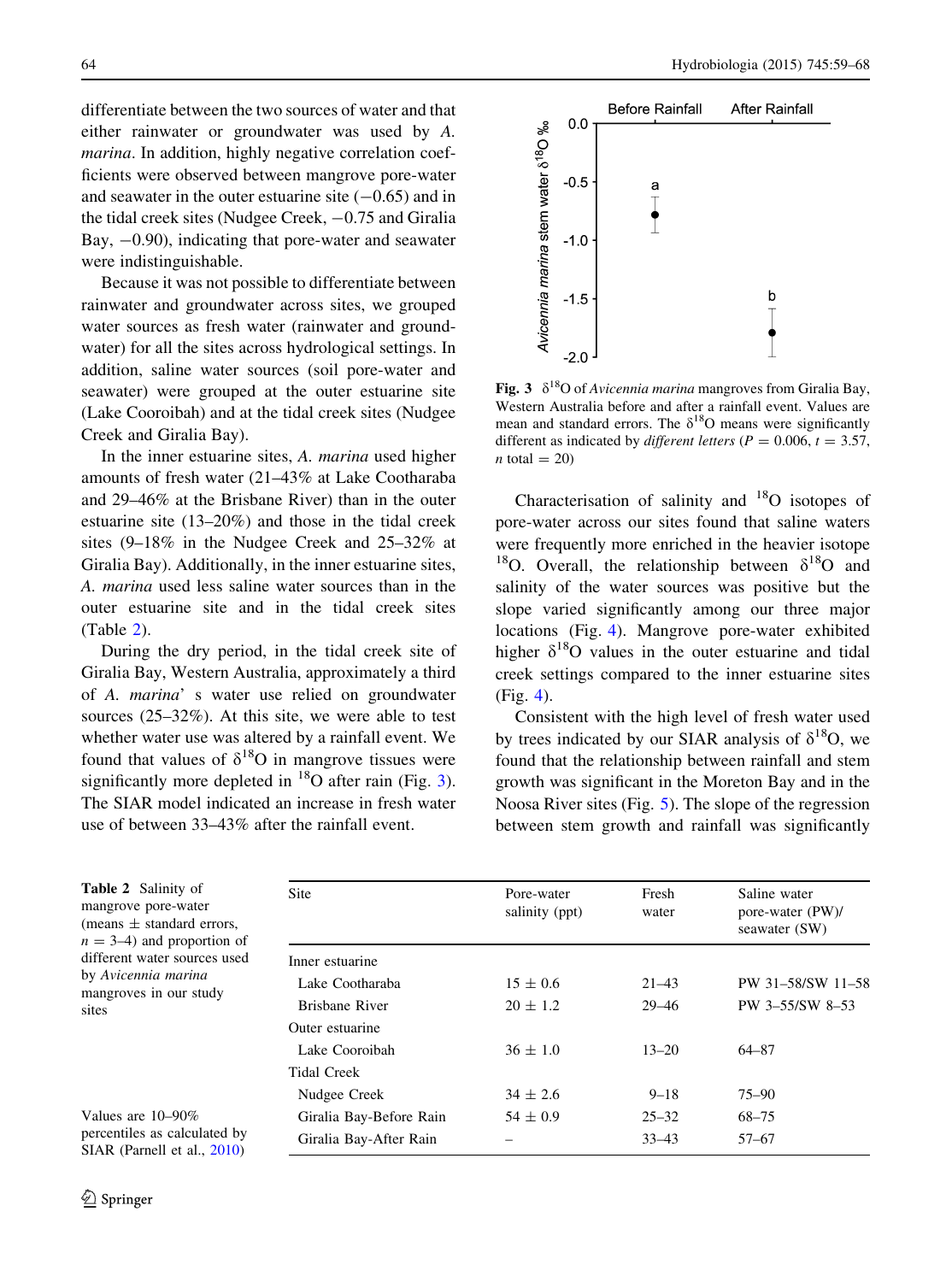<span id="page-6-0"></span>

Fig. 4 Relationship between  $\delta^{18}$ O and salinity of water sources for three study regions. The lines are lines of best fit for each location. Between locations the slopes of the regression lines were significantly different ( $P < 0.05$ ). For Moreton Bay, the regression is:  $\delta^{18}O = 0.11$  Salinity—3.04 ( $r^2 = 0.61$ ,  $P = 0.0009$ ,  $n = 14$ ). For the Noosa River the regression is:  $\delta^{18}$ O = 0.04 Salinity—1.30 ( $r^2$  = 0.53, P = 0.0005, n = 12). For the Exmouth Gulf the regression is:  $\delta^{18}O = 0.22$  Salinity— 8.10  $(r^2 = 0.93, P < 0.0001, n = 15)$ . Different coloured symbols represent different water sources and hydrological settings: seawater (black circles), pore-water and river water from the inner estuarine settings (blue circles), pore-water and river water from the outer estuarine setting (green circles), porewater and creek water from the tidal creek settings (orange circles), rainwater across hydrological settings (grey squares) and groundwater from the tidal creek site of Giralia Bay (red squares)

different between locations but trees at all sites responded to increasing rainfall in a consistently positive way. Stem growth varied, but was mostly zero or slightly negative with zero rainfall (Fig. 5).

## Discussion

The  $\delta^{18}O$  values for A. marina and the SIAR models indicated that A. marina mangroves use fresh water sources for growth. However, our results suggest that the proportion of fresh water used by mangroves increases with the availability of fresh water. For example, mangroves from the inner estuarine sites used more fresh water than mangroves from the tidal creek sites (Table [1](#page-4-0); Table [2](#page-5-0)). In the tidal creek setting of Giralia Bay, where rainfall events are scarce the stem water of A. marina mangroves was depleted in  $18$ O, which suggests that even during dry periods A.



Fig. 5 Relationship between daily stem circumference increment and Log (Rainfall  $[mm] + 1$ ). The slopes of the relationships for the Moreton Bay and Noosa River study areas were significantly different ( $P < 0.05$ ). For Moreton Bay, the regression is: Increment =  $34 \text{ Log (Rainfall [mm] + 1)} - 10.5$  $(r^2 = 0.34, P = 0.001, n = 244)$  and for the Noosa River, the regression is: Increment =  $62 \text{ Log (Rainfall [mm] + 1) - 20}$  $(r^2 = 0.37, P = 0.001, n = 366)$ 

marina uses a proportion of fresh water for metabolic processes (Table [2\)](#page-5-0). Our results suggest that mangroves have a flexible water-use strategy that uses both saline water and fresh water if available to maintain both growth and tissue salt balance in saline environments (Ball, [1988;](#page-7-0) Ye et al., [2005](#page-9-0)). In mangroves, hypersaline water increases energetic costs associated with water uptake and therefore limits growth and productivity (Ball, [1988](#page-7-0); Lovelock et al., [2006](#page-8-0)). However, mangroves grow in saline environments and often rely on salt ions to assist with osmoregulation (Scholander, [1968\)](#page-8-0).

At the tidal creek site of Giralia Bay, the  $\delta^{18}O$  of A. marina stem water varied significantly before and after a rainfall event. This difference in  $\delta^{18}O$  values indicated that A. marina is able to utilize water delivered in rainfall events. However, the isotopic signature of the stem water was significantly higher than the rainfall signature (Table [1](#page-4-0),  $P = 0.007$ ), indicating that A. marina used pore-water simultaneously with water delivered in recent rainfall. Mangrove root distributions and the association of roots with soil macropores, e.g. crab burrows (Stieglitz et al., [2013\)](#page-8-0) and old root channels (McKee, [2001](#page-8-0)), where rainfall, tidal water and groundwater infiltrate the soils, may be features of mangrove root systems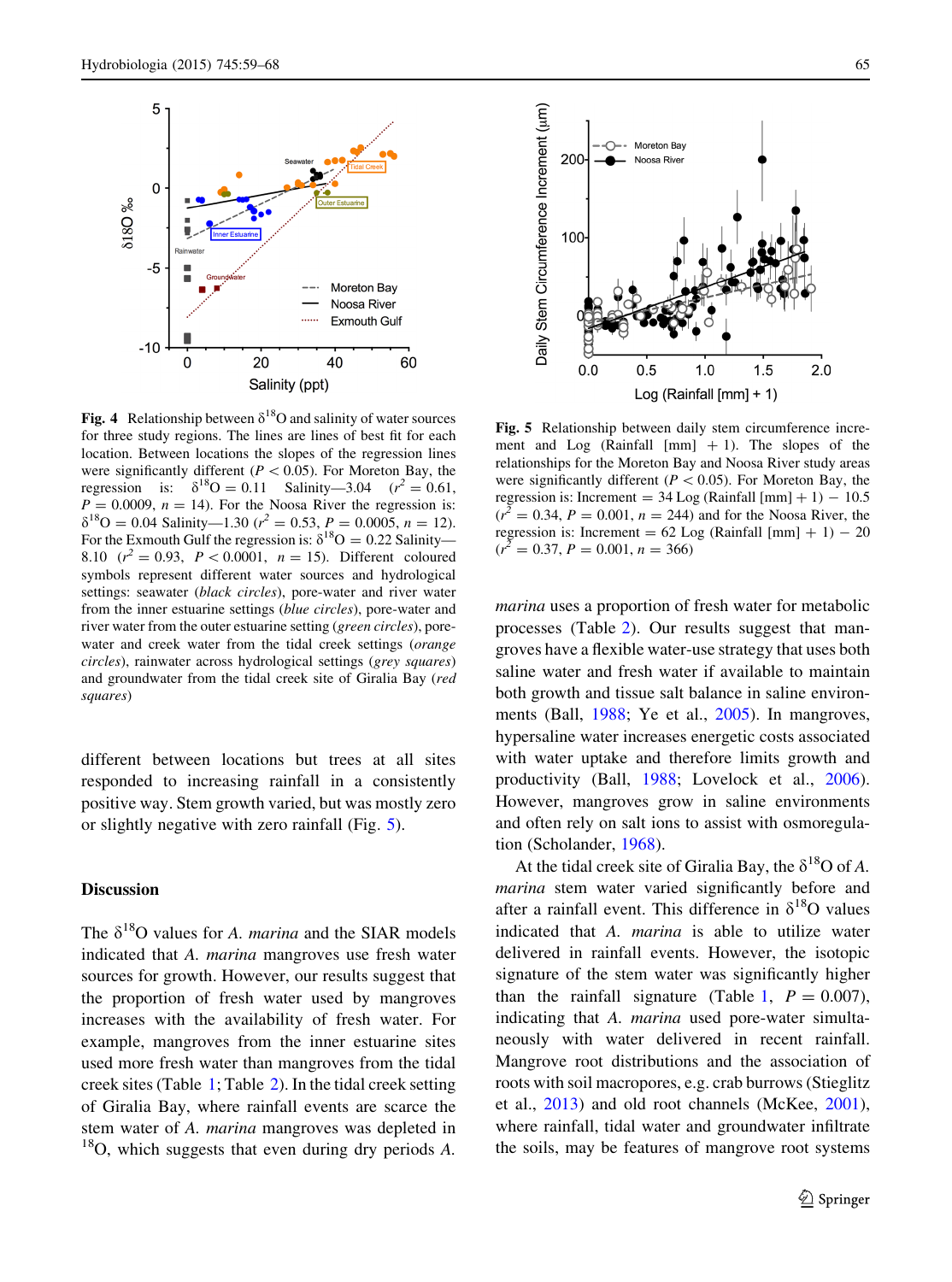<span id="page-7-0"></span>that enhance access to intermittently available water sources (i.e. surface water, soil pore-water, groundwater) as well as to nutrients. Variation in the distribution of roots may be an additional strategy for managing the physiological salt balance of A. marina mangrove trees (Ridd, [1996;](#page-8-0) McKee, [2001](#page-8-0)).

There was significant variation in isotopic signatures of water sources between sites. The  $\delta^{18}$ O of rainwater was lowest in the tidal creek and outer estuarine sites compared to the inner estuarine sites. Seawater and pore-water in Giralia Bay were more enriched in <sup>18</sup>O and exhibited higher salinity values than seawater and tidal water from the Moreton Bay and the Noosa River study areas (Fig. S1). These results reflect the high evaporative demand in the region (McGuire & McDonnell, [2007](#page-8-0)). Additionally, the highly saline and more  $18$ O enriched pore-water and seawater in Giralia Bay may also reflect the limited input of fresh water that limits  $16$ O sources (Wolanski, [1986\)](#page-9-0).

Stem growth of mangroves was more rapid in the Noosa River, where conditions are less saline than in Moreton Bay. In both locations increasing rainfall led to increases in the size of the daily stem increments (Fig. [5](#page-6-0)). Fresh water is essential for maintenance of turgidity of cells and tissues, assuring the presence of a driving force for cell enlargement, stomata opening and therefore photosynthetic carbon gain (Pallardy, [2008\)](#page-8-0). Additionally, rainfall is associated with higher humidity and lower leaf-air vapour pressure deficits (Lambers et al., [2008\)](#page-8-0) that may also contribute to maintaining positive water balances in mangroves trees (Reef & Lovelock, [2014\)](#page-8-0). Zero growth was also observed when rainfall was zero (Fig. [5\)](#page-6-0). No growth and shrinkage of stems may indicate use of stored water in stems to support transpiration and carbon gain during periods without rain (Bucci et al., 2004; Vandegehuchte et al., [2014](#page-8-0)). Thick fibres and phloem tissue of A. marina may play a role in water storage in this species, which supports metabolic function (Santini et al., [2012](#page-8-0)).

## Conclusions

Our results show that the growth of A. marina trees is dependent on access to fresh water, whether rainwater, groundwater or surface water. Mangrove root distributions are likely to be responsive to the distribution of fresh water in the environment and may be deployed preferentially in soil macropores in order to enhance access to ephemeral water sources as well as nutrients. Our results indicate that the proportion of fresh water that mangroves use is higher in mangroves with high fresh water availability compared to those that inhabit more saline, marine dominated settings. In addition, rainfall availability correlates with higher growth rates and therefore higher production in mangroves.

Acknowledgments We thank the National Council for Science and Technology (Mexico), the Secretary of Public Education (Mexico), the Australian Research Councils (ARC) National Centre for Groundwater Research and Training (Australia), partial support from ARC project DP1096749. We also thank The School of Biological Sciences and The School of Civil Engineering at the University of Queensland (Australia) for financial support. We thank Dr. Tim R. Mercer for editorial assistance and Vicki Bennion, Mitchell Zischke, Dr. Mothei Lenkopane, Dr. Adrien Guyot, Dr. Alistair Grinham and Dr. Lili Wei for fieldwork assistance. We also thank the Associate Editor and two anonymous Reviewers for their comments and suggestions, which helped to improve this manuscript.

Conflict of interest The authors declare that there are no conflicts of interest.

## References

- Alongi, D. M., 2009. The Energetics of Mangrove Forests. Springer, Dordrecht.
- Alongi, D. M. & R. Brinkman, 2011. Hydrology and Biogeochemistry of Mangrove Forests. In Levia, F. D., D. Carlyle-Moses & T. Tanaka (eds), Forest Hydrology and Biogeochemistry. Springer, Dordrecht: 203–219.
- Australian Bureau of Meteorology, 2014. Australian Bureau of Meteorology home page. Commonwealth of Australia: Canberra [Available at <http://www.bom.gov.au>]. Accessed 15 January 2014.
- Ball, M. C., 1988. Ecophysiology of mangroves. Trees 2: 129–142.
- Brunskill, G. J., A. R. Orpin, I. Zagorskis, K. J. Woolfe & J. Ellison, 2001. Geochemistry and particle size of surface sediments of Exmouth Gulf, Northwest shelf, Australia. Continental Shelf Research 21: 157–201.
- Bucci, S. J., F. G. Scholz, G. Goldstein, F. C. Meinzer, J. A. Hinojosa, W. A. Hoffmann & A. C. Franco, 2004. Processes preventing nocturnal equilibration between leaf and soil water potential in tropical savanna woody species. Tree Physiology 24: 1119–1127.
- Clough, B. F., 1984. Growth and salt balance of the mangroves Avicennia marina (Forsk.) Vierh. and Rhizophora stylosa Griff. in relation to salinity. Australian Journal of Plant Physiology 11: 419–430.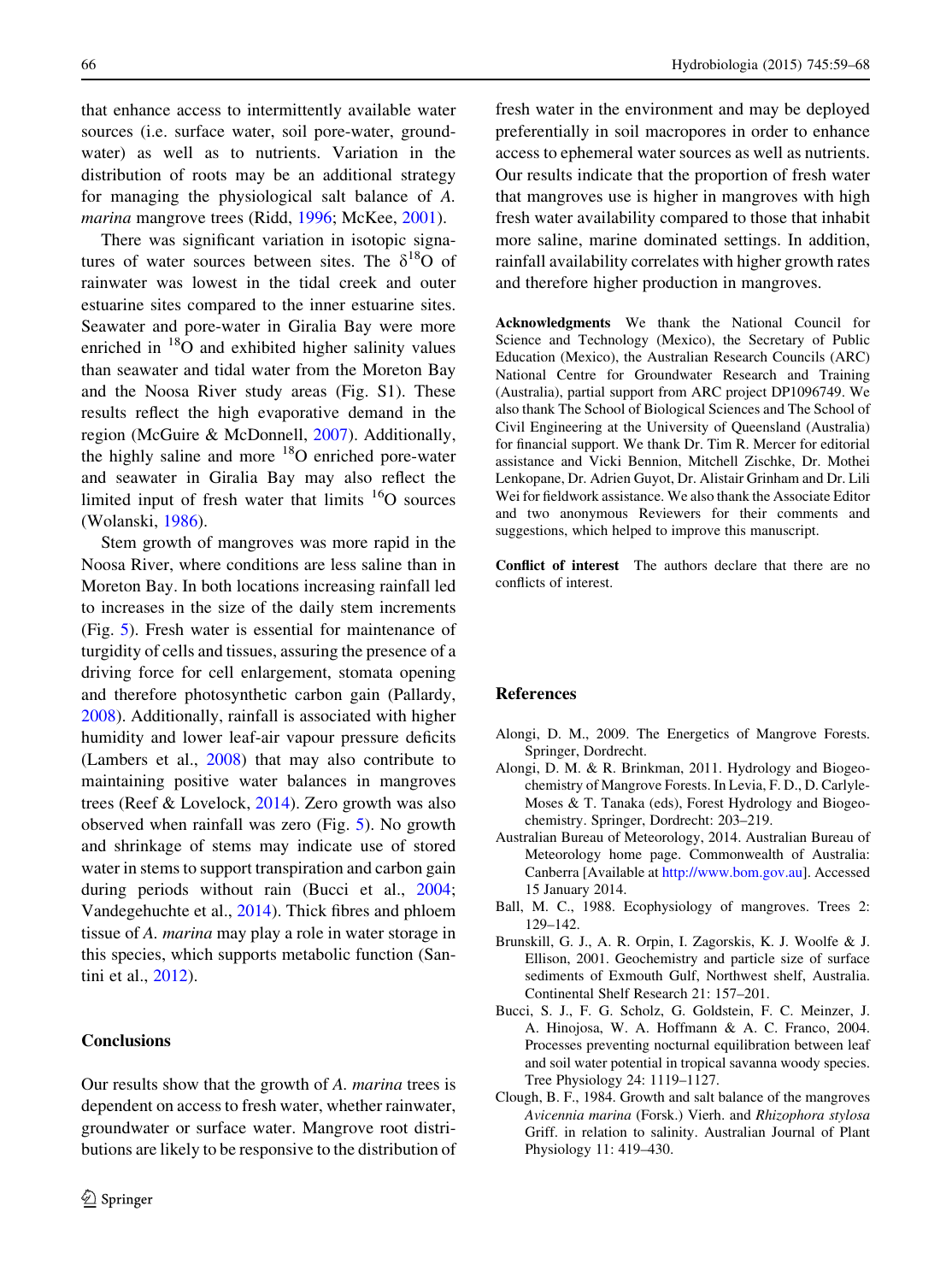- <span id="page-8-0"></span>Dennison, W. C. & E. G. Abal, 1999. Moreton Bay Study. A Scientific Basis for the Healthy Waterways Campaign. Brisbane City Council, Brisbane.
- Ellsworth, P. & D. Williams, 2007. Hydrogen isotope fractionation during water uptake by woody xerophytes. Plant and Soil 291: 93–107.
- Eslami-Andargoli, L., P. Dale, N. Sipe & J. Chaseling, 2009. Mangrove expansion and rainfall patterns in Moreton Bay, Southeast Queensland Australia. Estuarine, Coastal and Shelf Science 85: 292–298.
- Ewe, S., S. Sternberg & D. Childers, 2007. Seasonal plant water uptake patterns in the saline southeast Everglades ecotone. Oecologia 152: 607–616.
- Hewson, I., J. M. O' Neil, J. A. Furhman & W. C. Dennison, 2001. Virus-like particle distribution and abundance in sediments and overlying waters along eutrophication gradients in two subtropical estuaries. Limnology and Oceanography 46: 1734–1746.
- Humphreys, W. F., C. H. S. Watts, S. J. B. Cooper & R. Leijs, 2009. Groundwater estuaries of salt lakes: Buried pools of endemic biodiversity on the western plateau. Hydrobiologia 626: 79–95.
- Hutchings, P. & P. Saenger, 1987. Ecology of Mangroves. University of Queensland Press, Brisbane.
- Komiyama, A., K. Ogino, S. Aksornkoae & S. Sabhasri, 1987. Root biomass of a mangrove forest in southern Thailand. 1. Estimation by the trench method and the zonal structure of root biomass. Journal of Tropical Ecology 3: 97–108.
- Lagergren, F. & A. Lindroth, 2004. Variation in sapflow and stem growth in relation to tree size, competition and thinning in a mixed forest of pine and spruce in Sweden. Forest Ecology and Management 188: 51–63.
- Lambs, L., E. Muller & F. Fromard, 2008. Mangrove trees growing in a very saline condition but not using seawater. Rapid Communications in Mass Spectrometry 22: 2835–2843.
- Lambers, H., F. S. Chapin III & T. L. Pons, 2008. Plant Physiological Ecology. Springer, New York.
- Larsen, G. R. & M. E. Cox, 2011. Hydrochemical and isotopic characterisation of groundwaters to define aquifer type and connectivity in a subtropical coastal setting, Fraser Coast, Queensland. Environmental Earth Sciences 64: 1885–1909.
- Lin, G. & L. Sternberg, 1992. Effect of growth form, salinity, nutrient and sulfide on photosynthesis, carbon isotope discrimination and growth of red mangrove (Rhizophora mangle L.). Australian Journal of Plant Physiology 19: 509–517.
- Lin G. & L. Sternberg, 1993. Hydrogen isotopic fractionation by plant roots during water uptake in coastal wetland plants In Ehleringer J. R., A. E. Hall & A. E. Farquhar (eds), Stable isotopes and plant carbon-water relations. Academic Press Inc, New York: 497–510.
- Lovelock, C. E., M. C. Ball, I. C. Feller, B. M. J. Engelbrecht & M. L. Ewe, 2006. Variation in hydraulic conductivity of mangroves: Influence of species, salinity, and nitrogen and phosphorous availability. Physiologia Plantarum 127: 457–464.
- McGuire, K. & J. McDonnell, 2007. Stable isotopes tracers in watershed hydrology. In Michener, R. & K. Lajtha (eds), Stable Isotopes in Ecology and Environmental Science. Blackwell Publishing, Malden: 334–373.
- McKee, K. L., 2001. Root proliferation in decaying roots and old root channels: A nutrient conservation mechanism in oligotrophic mangrove forests? Journal of Ecology 89: 876–887.
- McKee, K. L., I. A. Mendelssohn & M. W. Hester, 1988. Reexamination of pore water sulfide concentrations and redox potentials near the aerial roots of Rhizophora mangle and Avicennia germinans. American Journal of Botany 75: 1352–1359.
- Menezes, M., U. Berger & M. Worbes, 2003. Annual growth rings and long-term growth patterns of mangrove trees from the Bragança peninsula, North Brazil. Wetlands Ecology and Management 11: 233–242.
- Morrisey, D., A. Swales, S. Dittmann, M. Morrison, C. E. Lovelock & C. Beard, 2010. The ecology and management of temperate mangroves. Oceanography and Marine Biology: An Annual Review 48: 43–160.
- Pallardy, S., 2008. Physiology of woody plants. Academic Press, San Diego.
- Parnell, A. C., R. Inger, S. Bearhop & A. L. Jackson, 2010. Source partitioning using stable isotopes: Coping with too much variation. PLoS ONE 5: e9672.
- R Development Core Team, 2008. R: A language and environment for statistical computing. R Foundation for Statistical Computing, Vienna, Austria. [http://www.R-project.org.](http://www.R-project.org)
- Reef, R. & C. E. Lovelock, 2014. Regulation of water balance in mangroves. Annals of Botany. doi: [10.1093/aob/mcu174](http://dx.doi.org/10.1093/aob/mcu174)
- Ridd, P. V., 1996. Flow through animal burrows in mangrove swamps. Estuarine, Coastal and Shelf Science 43: 617–625.
- Santini, N. S., N. Schmitz & C. E. Lovelock, 2012. Variation in wood density and anatomy in a widespread mangrove species. Trees 26: 1555–1563.
- Scholander, P. F., 1968. How mangroves desalinate seawater. Physiologia Plantarum 21: 251–261.
- Semeniuk, V., 1983. Mangrove distribution in Northwestern Australia in relationship to regional and local freshwater seepage. Vegetatio 53: 11–31.
- Smith, T. J. & N. C. Duke, 1987. Physical determinants of interestuary variation in mangrove species richness around the tropical coastline of Australia. Journal of Biogeography 14: 9–19.
- Sternberg, L. & P. K. Swart, 1987. Utilization of freshwater and ocean water by coastal plants of Southern Florida. Ecology 68: 1898–1905.
- Stieglitz, T. C., J. F. Clark & G. J. Hancock, 2013. The mangrove pump: The tidal flushing of animal burrows in a tropical mangrove forest determined from radionuclide budgets. Geochimica et Cosmochimica Acta 102: 12–22.
- Susilo, A., P. V. Ridd & S. Thomas, 2005. Comparison between tidally driven groundwater flow and flushing of animal burrows in tropical mangrove swamps. Wetlands Ecology and Management 13: 377–388.
- Upkong, L. E., 1991. The performance and distribution of species along soils salinity gradients of mangrove swamps in southeastern Nigeria. Vegetatio 95: 63–70.
- Vandegehuchte, M. W., A. Guyot, M. Hubau, S. R. De Groote, N. J. De Baerdemaeker, M. Hayes, C. E. Lovelock & K. Steppe, 2014. Long-term versus daily stem diameter variation in co-occurring mangrove species: Environmental versus ecophysiological drivers. Agricultural and Forest Meteorology 192: 51–58.